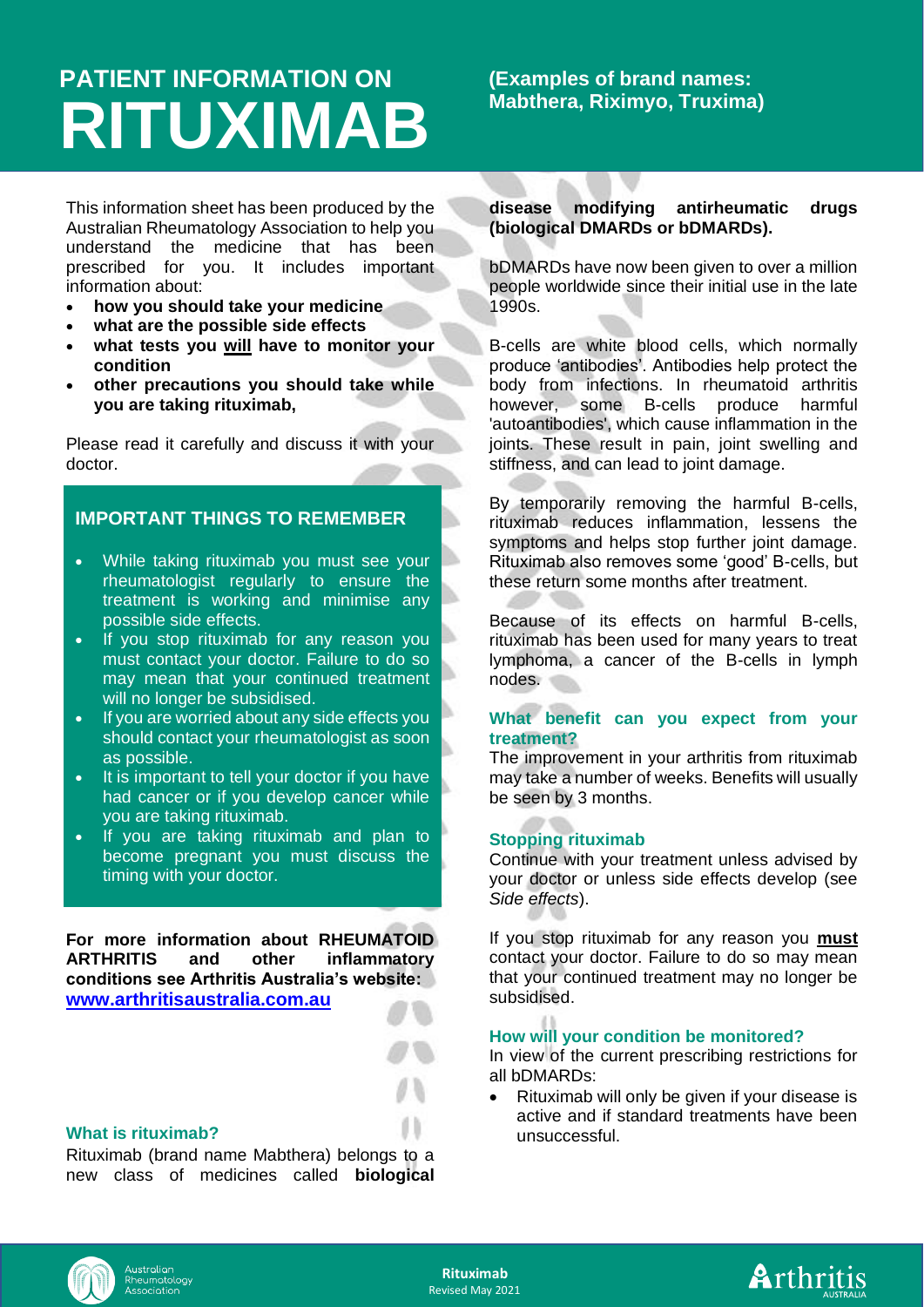- It will not be continued unless it helps your condition. This will be assessed at least 12 weeks after the start of treatment.
- Blood tests will be required during your treatment to monitor your condition and to determine the effectiveness of treatment.
- The frequency of blood tests will depend on what other medicines you are taking and what other illnesses you might have. Your rheumatologist will determine the frequency of tests required.
- You may require blood tests to check your antibody and B-cell levels before you commence a course of treatment and before repeated treatment.

#### **How is rituximab given?**

Rituximab is given as a drip (infusion) into the vein. The infusion normally takes 2 to 4 hours. You will need to stay for at least an hour after the infusion to make sure you don't have any side effects.

Rituximab is given in combination with the DMARD methotrexate.

Sometimes a boost of a steroid may be used as part of a premedication to reduce side effects (see *Side effects*).

#### *What is the dosage?*

A course of treatment usually consists of 2 doses given two weeks apart. The dosage is 1000mg for each of the infusions. Sometimes it is given weekly for 4 weeks.

#### *Can other medicines be taken with rituximab?*

Rituximab may be used with other arthritis medicines including:

- other DMARDs such as methotrexate
- steroid medicines such as prednisolone or cortisone injections into the joint
- anti-inflammatory medicines (NSAIDs) such as naproxen (Naprosyn) or ibuprofen (Brufen, Nurofen)
- simple pain medicines such as paracetamol.

There are separate information sheets for the medicines mentioned above.

Rituximab cannot be used with other bDMARDs. It should also not be given within 2 weeks of tofacitinib, 4 weeks of treatment with etanercept (Enbrel, Brenzys), within 8 weeks of receiving infliximab (Remicade), adalimumab (Humira), golimumab (Simponi), certolizumab (Cimzia), tolicilizumab (Actemra) or abatacept (Orencia).

### *How long is the treatment continued?*

A course of treatment is usually repeated every six months for Rheumatoid Arthritis. Your response will be monitored by your rheumatologist, with blood tests and examination, about 3 to 4 months after your last infusion.

#### **Are there any side effects?**

You might experience side effects with your treatment. Contact your doctor if you have any concerns about possible side effects. Many side effects disappear when rituximab treatment is stopped.

#### *Most common possible side effects*

- *Blood pressure:* Because rituximab may cause a drop in your blood pressure your doctor may advise you to stop taking your blood pressure medicine temporarily before your treatment.
- *During infusion:* Side effects may include fever, chills, shaking, fatigue, tongue swelling, itch, flushing, fast heartbeat, chest pain, shortness of breath or muscle and joint pain. These effects can usually be reduced by giving corticosteroids (e.g. prednisone or cortisone), antihistamines and paracetamol before the treatment.
- *Headaches, cough and stomach/ bowel discomfort* may also occur.
- *Infections:* Infections (e.g. colds and sinusitis) may occur more frequently than usual.
- *Allergies:* If you have received previous treatment with other biological medicines you may experience an allergic reaction with rituximab.

#### *Less common or rare possible side effects*

- *Serious infections:* A rare virus infection of the brain (progressive multifocal leukoencephalopathy, or PML) is found more commonly in patients with immune diseases such as systemic lupus erythematosus (SLE) and rheumatoid arthritis than in the general population. It is thought to be more common in patients with SLE than rheumatoid arthritis but it is still very rare (less than 1 in 10 000 people). This may be increased further in patients with SLE or rheumatoid arthritis who are given rituximab.
- *Diarrhoea.*
- *Muscle stiffness*, pins and needles, or numbness in the skin.
- *Nervousness*, feeling anxious or agitated or inability to sleep.
- Sweating or night sweats.
- It is still unclear from research if there is an increased risk of cancer due to rituximab treatment (see *Precautions*).

**What precautions are necessary?** *Infections* 



**Rituximab** Revised May 2021

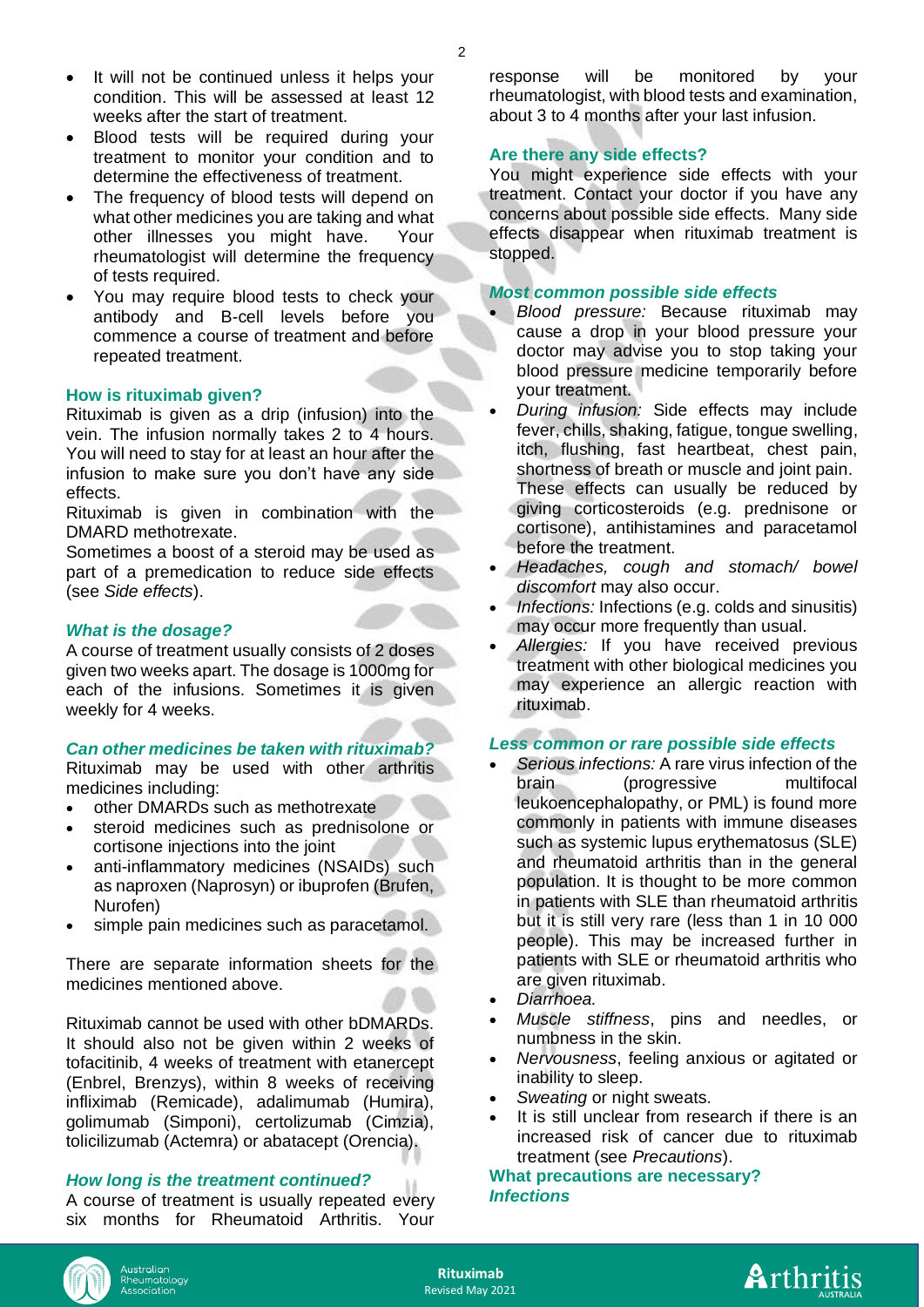- If you have an active infection of any kind treatment with rituximab will not be given until the infection is treated successfully.
- Rituximab will not be given if you have active untreated HIV (AIDS) or Hepatitis B infection as it is likely to make these conditions worse.
- Hepatitis C infection or controlled HIV or Hepatitis B infection may not necessarily exclude treatment
- Because of the risks associated with infection the following tests may be conducted before commencing treatment with rituximab:
	- − blood tests for Tuberculosis, hepatitis B and C
	- − chest x-ray
	- − HIV tests are required for those who are at risk of this infection.
- If you have an active infection of any kind, it should be treated quickly. See your doctor if you think you have an infection. Treatment with rituximab may be withheld until the infection is treated successfully.

# *Use with other medicines*

- Rituximab can interact with other medicines. You should tell your doctor (including your general practitioner, rheumatologist and others) about all medicines you are taking or plan to take. This includes over the counter or herbal/naturopathic medicines.
- You should also mention your treatment when you see other health professionals.

#### *Vaccines*

- If you are on rituximab it is recommended you should not be immunised with 'live' vaccines such as MMR (measles, mumps and rubella), Varicella vaccine (Chicken pox), Zostavax (Varicella Zoster or Shingles), OPV (oral polio virus), BCG (Bacillus Calmette Guerin) or yellow fever. Talk with your rheumatologist before receiving any vaccines.
- Pneumovax and the combined yearly seasonal flu/swine flu vaccinations are safe and recommended to reduce your risk of those infections.
- Because rituximab removes antibody-forming B-cells, vaccinations are less effective for several months after a course of treatment. You should plan vaccinations before a course of rituximab or between courses. You should discuss this with your rheumatologist or general practitioner.

#### *Surgery*

• Rituximab treatment may be delayed if surgery is being planned. Infusions can be recommenced as long as wound healing has taken place and there are no signs of infection.

#### *Cancer risk*

- Lymphoma, a cancer of lymph glands, is found more commonly in patients with severe active rheumatoid arthritis than in the general population. To date there is no evidence to suggest that rituximab increases lymphoma.
- If cancer has been previously treated and cured it may be possible for rituximab to be used safely.
- For general cancer prevention, stopping smoking and taking skin cancer prevention measures are recommended. It is important to use sunscreen and avoid prolonged sun exposure. A yearly skin check is recommended.
- Talk to your doctor if you have any concerns about issues relating to cancer risk.

#### *Use with alcohol*

- You may drink alcohol while taking rituximab. However, if you are also taking methotrexate you should be cautious about your alcohol intake. It is not known precisely what level of drinking is safe when on methotrexate, however there is general agreement that 1 to 2 standard drinks taken once or twice a week is unlikely to cause a problem.
- Drinking more than 4 standard drinks on one occasion, even if infrequently, is strongly discouraged.

#### *Use in pregnancy and when breastfeeding*

- Not enough is known about the possible side effects of rituximab on the unborn baby. If you plan to become pregnant it is important to discuss this with your doctor as each case is different.
- You should not breastfeed when taking rituximab. It is not known whether rituximab passes into breast milk.
- If you do have a baby and have had rituximab in the preceding 6 months, it is recommended that the baby avoids live vaccines for the first 6 months of life, eg *Rotavirus vaccine*.

#### More detailed information is available at [https://rheumatology.org.au/gps/documents/ARA](https://rheumatology.org.au/gps/documents/ARAPregnancyPrescribingGuidanceupdateApr19.pdf) [PregnancyPrescribingGuidanceupdateApr19.pdf](https://rheumatology.org.au/gps/documents/ARAPregnancyPrescribingGuidanceupdateApr19.pdf)u